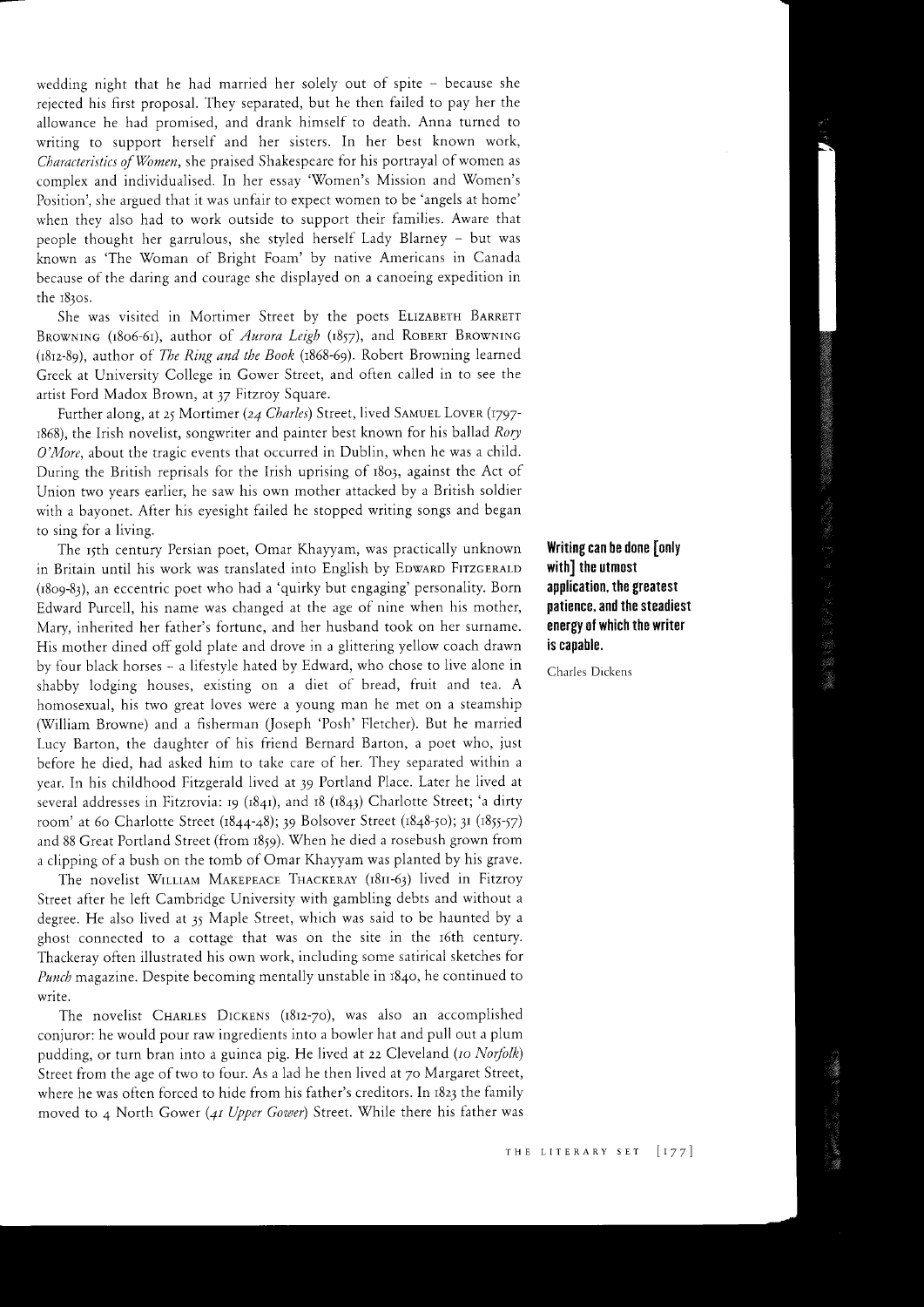imprisoned for bankruptcy. Aged 12 the young Dickens went to work in <sup>a</sup> blacking (shoe polish) factory, which he hated, apart from one daily consolation, he'could not resist the stale pastry put out on half price trays at the confectioners' doors in Tottenham Court Road.' A solicitor, Edward Blackmore, who iodged with Dickens's aunt, Mrs Charlton, at 16 Berners Street, then gave him a job as a clerk. It was in Berners street that Dickens first saw the original for his fictional Miss Haversham (Great Expectations) - an elderly woman still wearing the bridal dress for her cancelled wedding to <sup>a</sup> wealthy Quaker. She kept her face hidden behind her faded white bonnet, and had a cold and distant manner. Between r8z9 and i83r Dickens again lived at 22 Cleveland Street. Thereafter he lived also in Greenwell (Buckingham) Street, off Cleveland Street, and at 25 ( $I_5$ ) Fitzroy Street (near his Aunt Janet, 7 Charlotte Street) until  $1833$ . By  $1844$ , when Dickens was finishing his novel Martin Chuzzlewit (based on Richard Dadd's patricide), he had joined the Little Portland Street Unitarian Church, because the rationalist views espoused by the local minister, Edward Tagart, appealed to him.

In 1858 Dickens left his wife for Ellen Ternan, an r8-year-old actress (the age of his eldest daughter). Ellen wore geraniums in her hair and lived at Jr Berners Street. Their relationship lasted for the rest of Dickens' life.

The first editor of *Punch* magazine, HENRY MAYHEW (1812-87), a novelist better known as the author of the massive, meticulous social document, London Labour and the London Poor (1850), lived with his 15 brothers and sisters at 16 Fitzroy Square. He wanted to see for himself the conditions of the poor, and made a point of experiencing everything he described, even the prisoners' treadmill.

GERALDINE JEWSBURY (1812-80), author of six melodramatic novels including  $Zoe$  (1845), lived in Charlotte Street in 1830. Reviewers were shocked by her lack of feminine delicacy; one wrote that she had a'right daring and in some aspects a masculine spirit'. She was kind, humorous, and one of the first to be described as a 'new woman'. She dressed in enormous plumed hats, wore parrot-shaped earrings, and delighted guests at 'genteel' parties by loudly discussing 'diverse intimate matters'. She loved Jane Carlyle (married to writer Thomas Carlyle) with whom she had a stormy relationship for 25 years. She visited Paris during the 1848 uprising that led to the Second Republic, because she wanted to experience the excitement and upheaval of revolution.

WILKIE COLLINS (1824-89) pioneered the detective novel with The Moonstone (1868), described by T.S. Eliot as'the first, the longest, and the best of modern English detective novels'. His first major success was The Woman in White (186o), based on his encounter with Caroline Graves, 'a young and very beautiful woman dressed in flowing white robes that shone in the moonlight'. Collins had been walking with the painter, John Millais, when they heard <sup>a</sup> scream from the garden of a vi1la near Regent's Park. Its iron gate crashed open and the terrified Caroline appeared, escaping from the house where she had been held captive. With her daughter Harriet, Caroline moved in with collins, who had lodgings at Howland street. Collins described their life there as tough and morose, 'dirty work, small wages, hard words, no holidays, no social status, no future.' In 1858 they moved away from the area but by the end of the decade they were living nearby, at 2a Cavendish Square, where Wilkie, afflicted by a boil between his legs, wrote The Woman in White.

Collins then began a second relationship. He met Martha Rudd in 1854, and he lived with her at 33 Bolsover Street, where the couple used the names of Mr and Mrs William Dawson for the benefit of Mrs Wells, their landlady. Wilkie and Martha had two daughters, Martha (b.1869) and Constance ('Hettie', b.1871), and a son William, born  $1873$ , after they had moved to  $55$ 



HENRY MAYHEW, writer and founder of Punch. Engraving after a daguerreotype by Beard.

Mayhew's classic study London Labour and the London Poor documented the voices and conditions of the people with vivid realism. Colle Colli H bags

Mary

and 1 novel engag he co dicta C Alice wedd

much relati from died bronc TI

were Langl desire